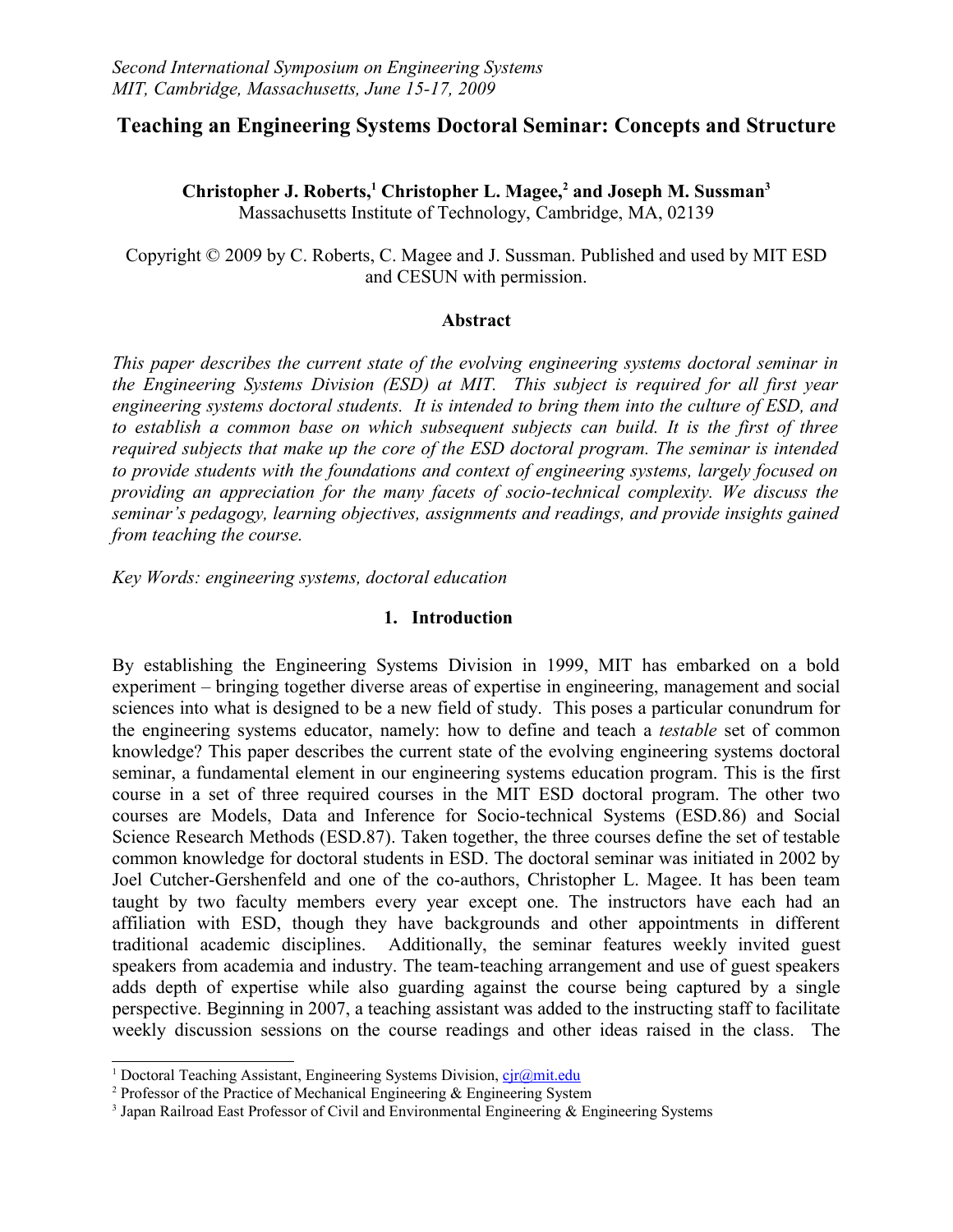current state of the seminar, as offered in the fall semester of 2008, is described in this paper. But we hasten to add that this course is an evolutionary work, as the field and the instructors' perspectives change.

This seminar is simultaneously designed to codify what we presently know and to give direction for future development in the field of engineering systems. Such material comes from a broad knowledge set and thus at least some readings and guests change from year to year. Nonetheless, the focus across a broad range of topics in Engineering Systems remains the same.

Section 2 discusses the seminar concepts, including the pedagogical context, course themes and learning objectives. Section 3 addresses the seminar structure, including a typical class session and an overview of the 2008 seminar weekly topics. Section 4 provides a detailed description of the seminar assignments. Insights developed by the instructing staff are discussed in Section 5. The complete 2008 book review list can be found in the appendix.

## **2. Seminar Concepts**

This section discusses the pedagogical context, course themes and learning objectives.

## *2.A Pedagogical Context and Overview*

The doctoral seminar is designed to help facilitate the transition from being a student taking courses from experts to being a doctoral candidate, and ultimately a colleague, with a distinctive voice as a scholar. There are few issues covered in the seminar in which there are simple right and wrong answers. In most instances critical thinking and constructive engagement of the issues is most important.

. One challenge of teaching in a nascent field such as engineering systems is that the "goal posts are moving." This requires a dynamic approach, and indeed the doctoral seminar has changed substantially over the years as the field evolves and as the teaching staff learns more about how to present the material. A second challenge involves accommodating the diverse backgrounds of the students, who typically have substantial professional experience ranging from military service to environmental regulatory management, and hold graduate degrees from MIT and elsewhere.

Pedagogically, we have learned to emphasize active learning and particularly peer-learning. Peer learning enables the students to appreciate their differing backgrounds and experiences, while surfacing the need for all to grow in their academic depth and breadth.

## *2.B Themes*

Six themes were discussed and revisited throughout the seminar, as shown below in Table 1. These themes served to interconnect topics or methods that may have initially seemed disparate, and helped to illustrate the pervasiveness of engineering systems issues in society.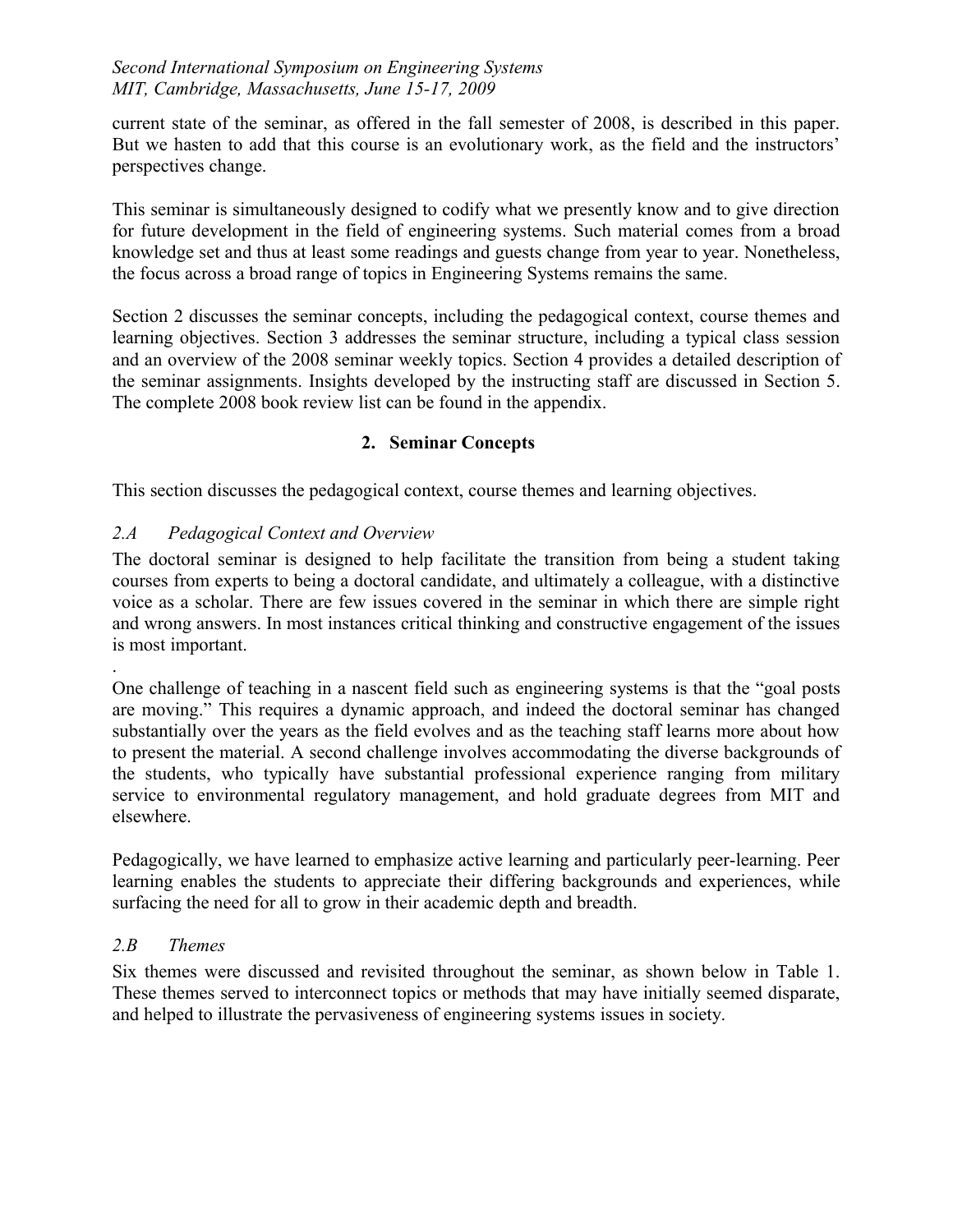|  | <b>Table 1: Doctoral Seminar Themes</b> |  |  |
|--|-----------------------------------------|--|--|
|--|-----------------------------------------|--|--|

| Theme 1 | Uncovering and understanding the roots of the field of ES and their relevance to |
|---------|----------------------------------------------------------------------------------|
|         | contemporary engineering systems issues and concepts.                            |
| Theme 2 | Advancing the field of engineering systems by practice and differing modes of    |
|         | research, such as simulation, theory and observation.                            |
| Theme 3 | Considering the structure, function and dynamics of complex systems.             |
| Theme 4 | Systems Thinking: what is it, who does it, who doesn't do it?                    |
| Theme 5 | What is <i>design</i> in the engineering systems context?                        |
| Theme 6 | Considering the set of various complex system characteristics and seeking        |
|         | understanding of Critical Contemporary Issues (e.g. sustainable development,     |
|         | healthcare, global security, etc.) in the context of these characteristics.      |

## *2.C Learning Objectives*

The learning objectives listed below in Table 2 were established for the 2008 seminar. These objectives were developed based upon prior teaching experience in the seminar and in conjunction with the Teaching and Learning Laboratory at MIT.

| 1. Basic Literacy                | Understand core ES concepts and principles and a basic            |
|----------------------------------|-------------------------------------------------------------------|
|                                  | literacy in the various aspects of engineering systems.           |
| 2. Historical Roots              | Understand the intellectual roots of key concepts and principles  |
|                                  | and the historical emergence of the ES field.                     |
| 3. Inter-disciplinary Capability | Ability to reach out to adjacent fields in a respectful and       |
|                                  | knowledgeable way and the ability to engage with other ES         |
|                                  | scholars in assessing the importance to ES of new findings in     |
|                                  | related fields.                                                   |
| 4. Linkages Across Domains       | Ability to identify links and connections across different        |
|                                  | fundamental domains relevant to ES.                               |
| 5. ES Data Sources               | Ability to professionally search for relevant data sources for ES |
|                                  | problems and to appreciate the accuracy and potential value of    |
|                                  | such sources.                                                     |
| 6. Critical Analysis             | Ability to critically assess research and scholarship aimed at    |
|                                  | furthering knowledge in ES; development of defendable point       |
|                                  | of view of important contributing disciplines in ES.              |
| 7. Scholarly Skills              | Ability to write a professional-level critical book review; a     |
|                                  | beginning-level ability to develop and write an ES research       |
|                                  | proposal; ability to present, lecture and critically analyze      |
|                                  | material from outside one's prior experience.                     |

**Table 2: Doctoral Seminar Learning Objectives**

Section 5 provides a mapping of the learning objectives to particular course assignments.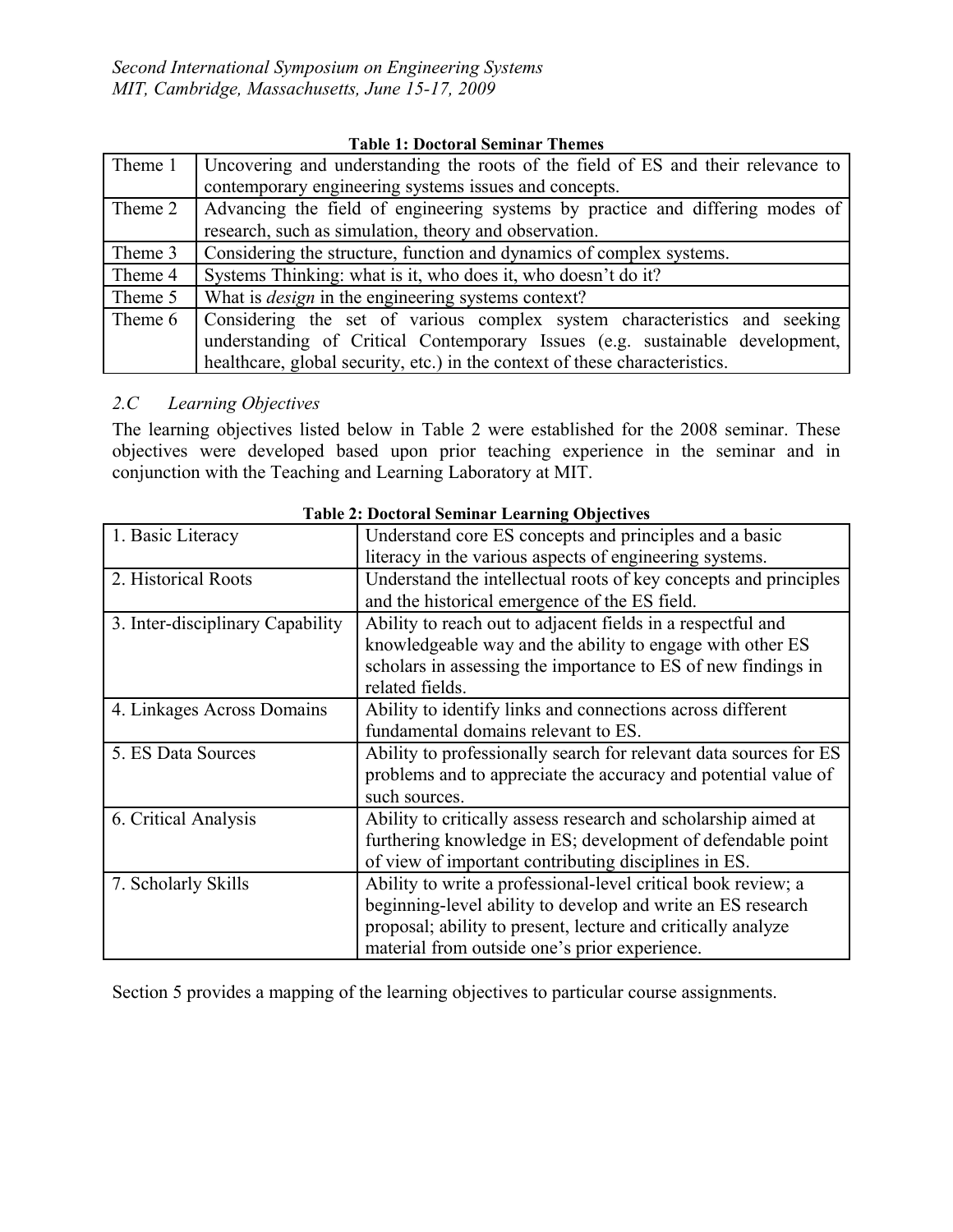## **3. Seminar Structure**

This section discusses the seminar structure, including the list of weekly topics for the semester and an example of a typical week.

### *3.A Structure of Weekly Seminar Topics*

Although certain topics, readings and invited guests change from year to year, the emphasis on socio-technical complexity remains the same. The topics in the seminar have been broadly classified around two main categories, which we term "ES Foundations" and "ES in Context." This reflects an initial attempt to designate certain domains as "foundations" of knowledge in this field, and the recognition that engineering systems principles must also be studied in context. It is not a precise distinction in that classes on "context" will still involve core theory and classes on "foundations" will involve discussion about application. Still, we have found it to be a helpful structure, when not applied rigidly.

The topics from the fall 2008 semester are shown below in Table 3.

| <b>Session</b> | Category        | <b>Topic</b>                                                      |
|----------------|-----------------|-------------------------------------------------------------------|
| Week 1         | Introduction    | Overview of Engineering Systems Knowledge, overview of            |
|                |                 | course, discussion of assignments, and data sources available     |
|                |                 | through MIT                                                       |
| Week 2         | Introduction    | Perspectives from the leadership of the MIT Engineering Systems   |
|                |                 | Division, Engineering Systems Themes                              |
| Week 3         | Foundations     | Emergence of Engineering Systems as a Field and Historical        |
|                |                 | Perspectives on Engineering Systems                               |
| Week 4         | Context         | Safety: A Systems Approach                                        |
| Week 5         | Foundations     | Uncertainty and Flexibility: Scenario Planning and Real Options   |
| Week 6         | Foundations     | Human Nature and Organizational Systems                           |
| Week 7         | Foundations     | Complexity Theory, Agent Models and Economics                     |
| Week 8         | Mid-term review | Student Presentations for Assignment #1: Data Sources             |
| Week 9         | Foundations     | Regulations, Standards and Protocols                              |
| Week 10        | Context         | Cities as Complex Systems                                         |
| Week 11        | Foundations     | Networks and Critical Infrastructures                             |
| Week 12        | Context         | <b>Energy and Environmental Analysis</b>                          |
| Week 13        | Foundations     | Views of Strategy                                                 |
| Week 14        | Context         | Healthcare                                                        |
| Week 15        | Conclusion      | Architecting Engineering Systems as a Field of Study: Integrating |
|                |                 | Context and Foundations within the Academic Environment           |

**Table 3: Representative Structure of Seminar Topics (Fall Term 2008)**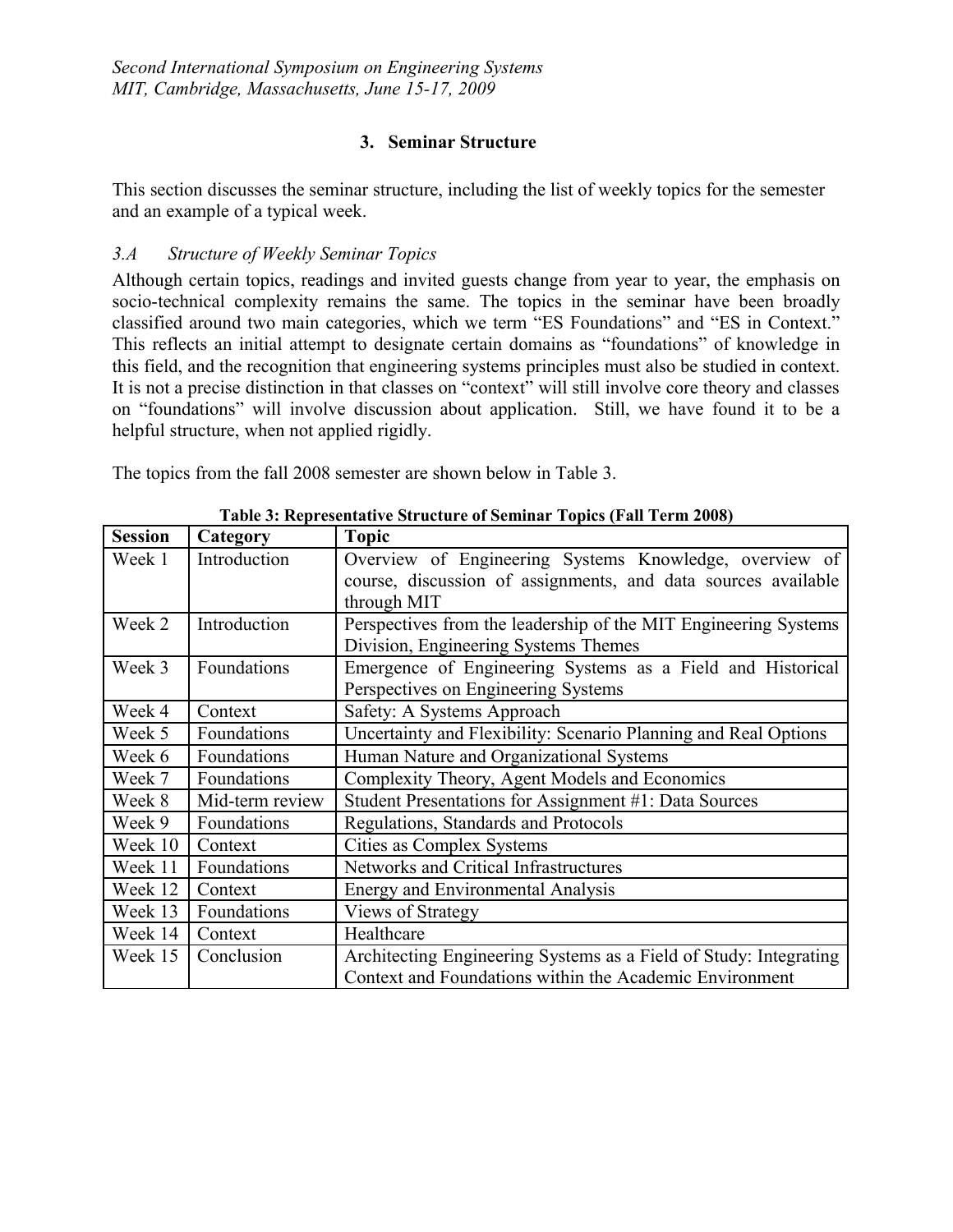## *3.B Structure of a Seminar Week*

The typical weekly activities during the semester include a one hour instructing staff coordination meeting (Monday), students' submission of written questions on the assigned readings (Tuesday), a three-hour class session (Wednesday), and a one-hour recitation led by the teaching assistant (Friday). These activities are illustrated in Table 4 below.

| Monday            | Tuesday                                                       | Wednesday                                           | Thursday     | Friday           |
|-------------------|---------------------------------------------------------------|-----------------------------------------------------|--------------|------------------|
| 1 hr. instructing | Written                                                       | 3 hr. class                                         | No scheduled | 1 hr. recitation |
| staff meeting     | questions on<br>weekly readings<br>due to student<br>redactor | session, readings<br>for next week<br>posted online | activities   |                  |

|  |  |  | <b>Table 4: Weekly Seminar Activities</b> |
|--|--|--|-------------------------------------------|
|--|--|--|-------------------------------------------|

### *3.C Structure of a Class Session and Recitation*

The typical structure of a three-hour class session including the planned durations of activities can be found in Table 5 below. The redactor presentation, report from the front activity and book review will be discussed in detail in Section 4. It is important to note that many of the activities are student-led to encourage peer interactions, as well as the large allocation of time for discussion, consistent with active learning principles.

| <b>Activity</b>                                        | Leader  | <b>Duration</b>    |
|--------------------------------------------------------|---------|--------------------|
| Introduction and objectives                            | Faculty | 5-10 min.          |
| Redactor presentation and facilitated class discussion | Student | $25 \text{ min}$ . |
| Invited guest presentation and class discussion        | Guest   | 60-75 min.         |
| <b>Break</b>                                           |         | $10 \text{ min}$ . |
| Book review and facilitated class discussion           | Student | 15-20 min.         |
| Report from the front and facilitated class discussion | Student | $15$ min.          |
| Seminar faculty presentation (as appropriate)          | Faculty | 20-45 min.         |
| Next steps and class logistics                         | Faculty | $5$ min.           |

#### **Table 5: Representative Structure of a Class Session**

A weekly one-hour recitation was added to the course in 2007 in response to feedback from prior participants. It allows additional time for discussion on the lecture topics and the student questions. The recitation is led by a teaching assistant, who is an experienced ESD doctoral student. The role of the teaching assistant is to serve as a discussion facilitator and to create linkages to relevant concepts and sources. On occasion, a portion of the session is devoted to special topics, including leadership, doctoral process management (e.g. finding a research group, committee selection, milestones, etc.), and feedback on the course. The teaching assistant maintains a near-peer relationship with the students to facilitate an environment for candid dialogue. The faculty rarely, if ever, attends.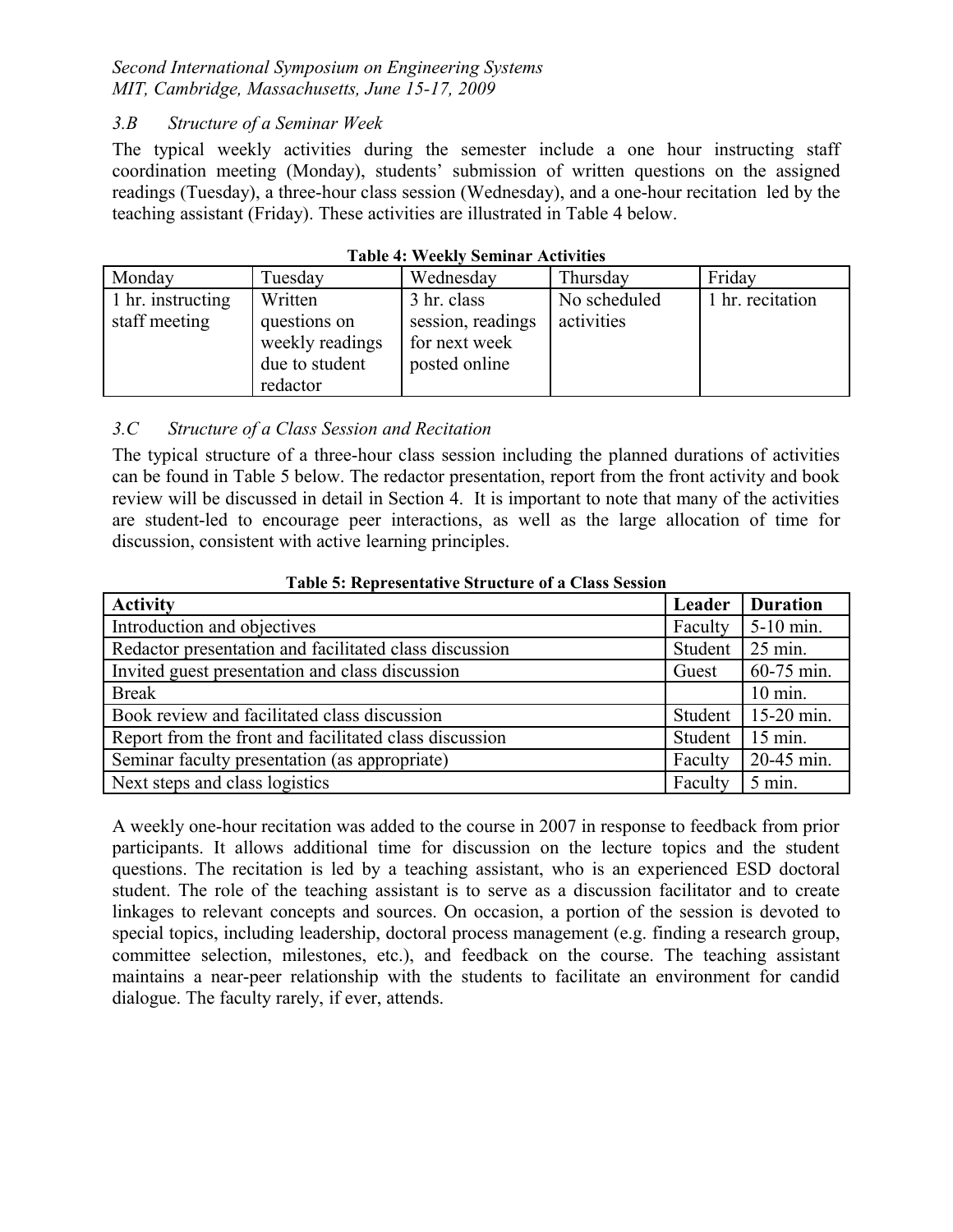## **4. Seminar Assignments**

This section contains the seminar assignments as they were provided to the course participants. Section 5 will discuss the assignments in the broader context of the learning objectives.

*4.A Assignment 1: Engineering Systems Data Sources and Representations*

This assignment was distributed at the first class session (September  $3<sup>rd</sup>$ ). It involves a paper and presentation, and constitutes 30% of the final grade. The assignment description follows.

During the first week of the term, students will select a specific engineering system that is highly relevant to their scholarly interests. During the following six weeks, students will be expected to utilize library and internet sources to identify and collect multiple sets of data that are informative regarding aspects of the chosen engineering system. These may be either time-series data sets or crosssectional, comparative data but both are usually best. Types of available data are discussed in the table below, though students are encouraged to identify and collect data beyond that which is indicated in the table. Students will be expected to prepare a short paper  $(due on October 8<sup>th</sup>)$  documenting the specific data sources identified, with the raw data included in the appendix. At least one set of data must be presented in charts or graphs that provide a particularly instructive or informative perspective (representation) on the chosen engineering system. Students will also be expected to make a brief (5-7 minute) presentation on their system and the range of data sources identified on October 22- week 8. The presentations should also include 2-3 ESD-style research questions or hypotheses about their systems. These are not expected to be extremely refined research questions or hypotheses with detailed literature reviews and analysis to support them; the emphasis is for students to find interesting first-pass research questions that cover both the technical and social complexity of the systems under study.

Assignment 1 is intended to help students choose appropriate boundary definitions for their engineering systems of interest, and familiarize them with the numerous sources of data and collection methods relevant to engineering systems research. Additionally this assignment requires students to organize and categorize diverse data sets into meaningful system representations and develop rough drafts of engineering systems-type research questions. The oral presentations from this assignment (about 15 minutes per student) are delivered during the Week 8 Mid-term Review. It is intended that the data gathered during this assignment may be reused in some form for the class projects of the subsequent two ESD doctoral program core courses.

# *4.B Assignment 2: Report from the Front*

This assignment was distributed at the first class session, but with a different due-date for each student. The goal is to have one "report from the front" presentation per week. It requires a brief presentation and facilitation of an approximately 10 minute discussion. This assignment is considered as a component of the overall class participation grade. The assignment description follows.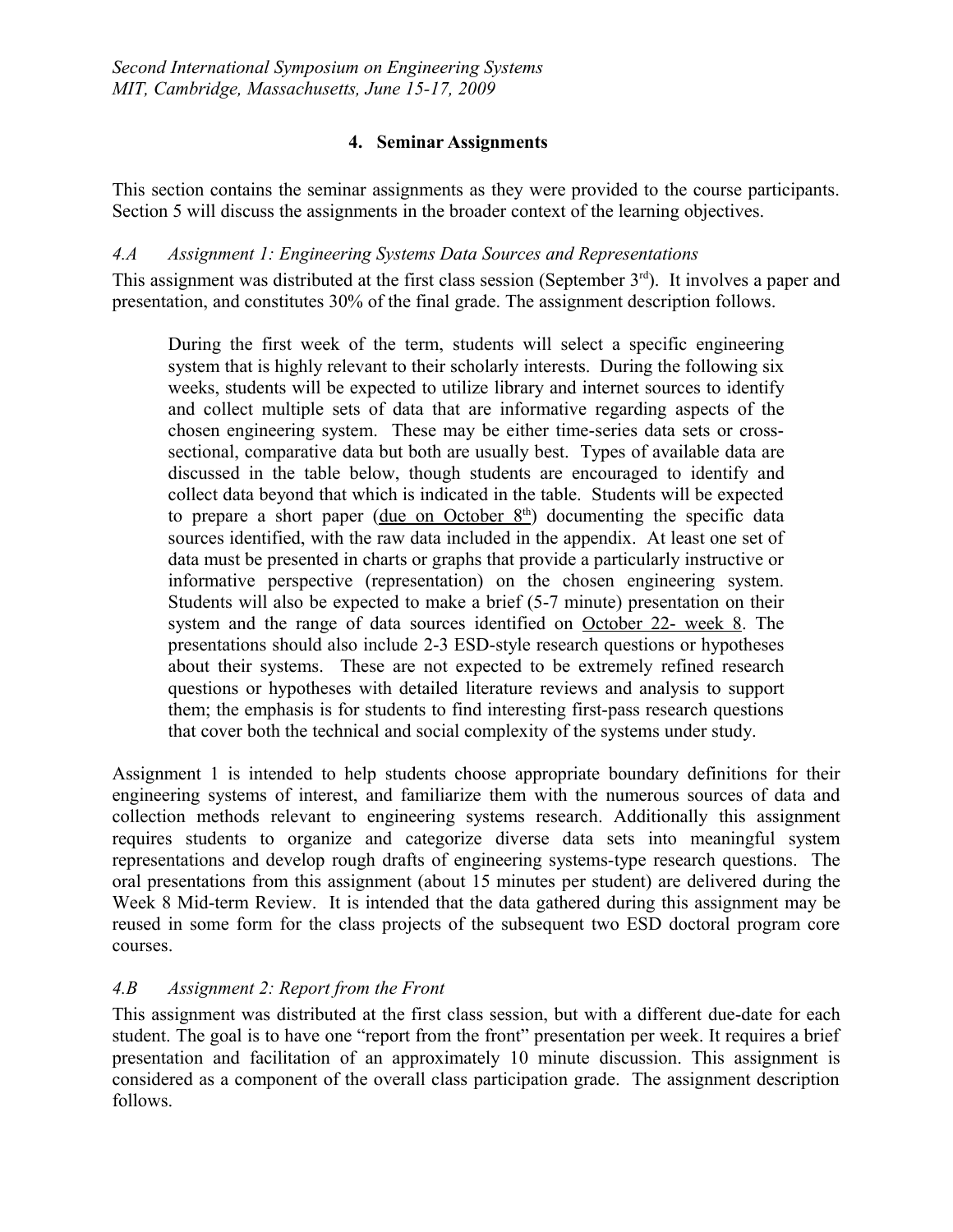Each week will have a "report from the front" in which a student is assigned to come to class prepared to discuss an item in the current news that relates to the themes and concepts of the doctoral seminar. Each student will have one opportunity to make this presentation. We will alternate weeks. In one week the student will be asked to choose an article from the New York Times, from their Sunday, Monday or Tuesday edition; in the alternate week the student will select an article from the current issue of the well known newsmagazine The Economist.

The student is responsible for sending a web link of the article to his or her classmates and the instructing staff by the Tuesday before class at 6 p.m. If you have trouble getting a web link please contact one of the instructing staff.

The student will briefly present the salient points of the article, how he or she sees it connected to the doctoral seminar topics, and then facilitate a discussion by the other students on this article. We will particularly want you to relate it to readings and discussions from past classes; we recognize that this will be easier as the term progresses.

This assignment is intended to demonstrate that a wide variety of interesting complex sociotechnical engineering systems are "everywhere." Further, it is an opportunity to relate the systems from the news to the complex system themes discussed in class.

Table 6 provides a sample of the article titles students selected for the report from the front assignment.

| <b>Source</b> | Date     | <b>Article Title</b>                                                      |
|---------------|----------|---------------------------------------------------------------------------|
| NY Times      | 9/9/08   | "Google tightens data retention policy – again"                           |
| Economist     | 9/18/08  | "A rising tide: scientists find proof that privatizing fishing stocks can |
|               |          | avert a disaster"                                                         |
| Economist     | 10/23/08 | "Clouds and judgment: computing is about to face a trade-off between      |
|               |          | sovereignty and efficiency"                                               |
| NY Times      | 11/3/08  | "Hints of comeback for nations first superhighway"                        |

**Table 6: Sample of Titles for Report from the Front Articles**

#### *4.C Assignment 3: Redactor Role*

This assignment was distributed at the first class session. Each student serves as the redactor once during the semester. The assignment entails compiling and organizing the written questions from the class on the weekly readings. The readings relate to the weekly topic and often include writings by the invited guest instructor. The redactor initiates the class discussion with a presentation of approximately 10 minutes, and then facilitates a broader class discussion for a total of 25 minutes. This discussion sets the stage for the class session, which includes guest and faculty interaction with the students generally going more deeply into certain of the topics covered in the assigned readings. This assignment is worth 15% of the final grade. The assignment description follows.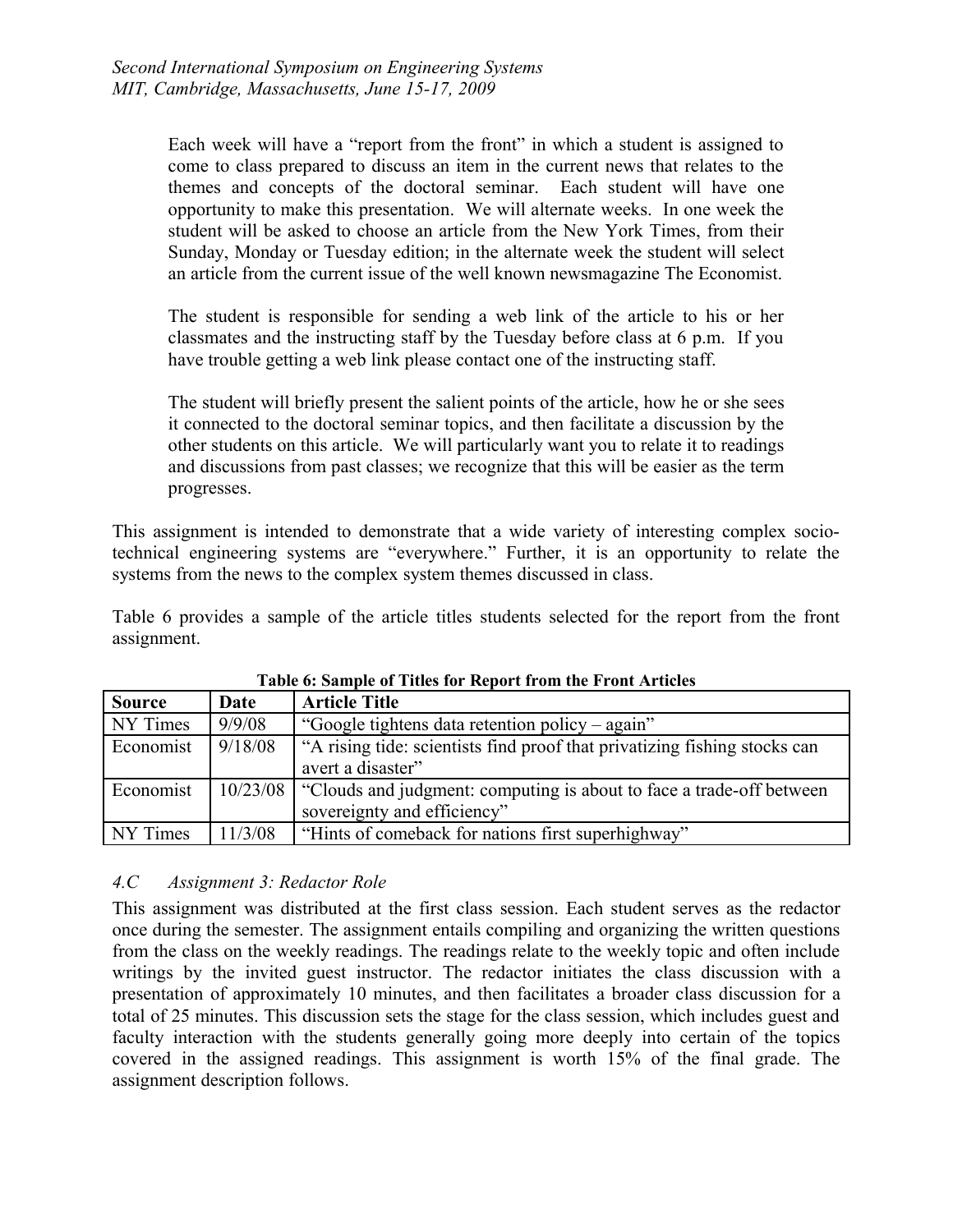Once each semester, each student will serve as redactor for the session. Weekly, each student in the class is asked to provide 3-5 discussion questions to prime the class for the guest or seminar faculty presentation. The redactor will organize the questions into coherent categories and will lead a discussion of which questions are of most importance and interest for further discussion in class and beyond.

The redactor is expected to bring 17 copies of the categorization of the questions to class for easy reference.

This activity is a major part of the peer-learning process and is also important in forming a cohesive cohort, as the students learn to appreciate the background and experience of their classmates. An example of the class readings and redactor categorization of the students' questions (taken from week 2 of the semester) is provided below.

Reading assignments for week 2:

- Ackoff, R.L., "Systems, organizations, and interdisciplinary research," General Systems Yearbook, Vol. 5 (1960), Society for General Systems Research, pp. 1-8.
- Churchman, C. West. *The systems approach*, Dell Publishing Company, New York, 1968. (Chapter 1, pp. 1-15)
- Holland, John H., "Complex adaptive systems," Daedalus, Vol. 121, No. 1, (Winter 1992), pp. 17-30.
- Rouse, William. "Complex engineered, organizational & natural systems: issues underlying the complexity of systems and fundamental research needed to address these issues," Engineering Directorate, National Science Foundation, Washington DC, June 2007.
- Senge, Peter. *The fifth discipline: the art and practice of the learning organization*, Doubleday, New York, 1990. (Chapter 4 and Appendix 2)
- Simon, Herbert A., "Prediction and prescription in systems modeling," Operations Research, Vol. 38, No. 1, (Jan.-Feb. 1990), pp.7-14.
- Tilles, Seymour, "The manager's job: a systems approach," Harvard Business Review Vol. 41, No. 1, (Jan.-Feb. 1963), pp.73-81.

|     | Category                                | <b>Number of Questions</b> |
|-----|-----------------------------------------|----------------------------|
|     | Modeling                                |                            |
|     | System boundaries                       |                            |
| Ш   | Categorization as an Engineering System |                            |
|     | Architectures                           |                            |
|     | Engineering Systems education           |                            |
|     | Research goals and direction            |                            |
| VII | Management                              |                            |
|     | TOTAL                                   |                            |

**Table 7: Example of Redactor Categorization Scheme for Week 2 Readings**

#### *4.D Assignment 4: Book Review*

This assignment was distributed at the first class session, with it being due on a different date for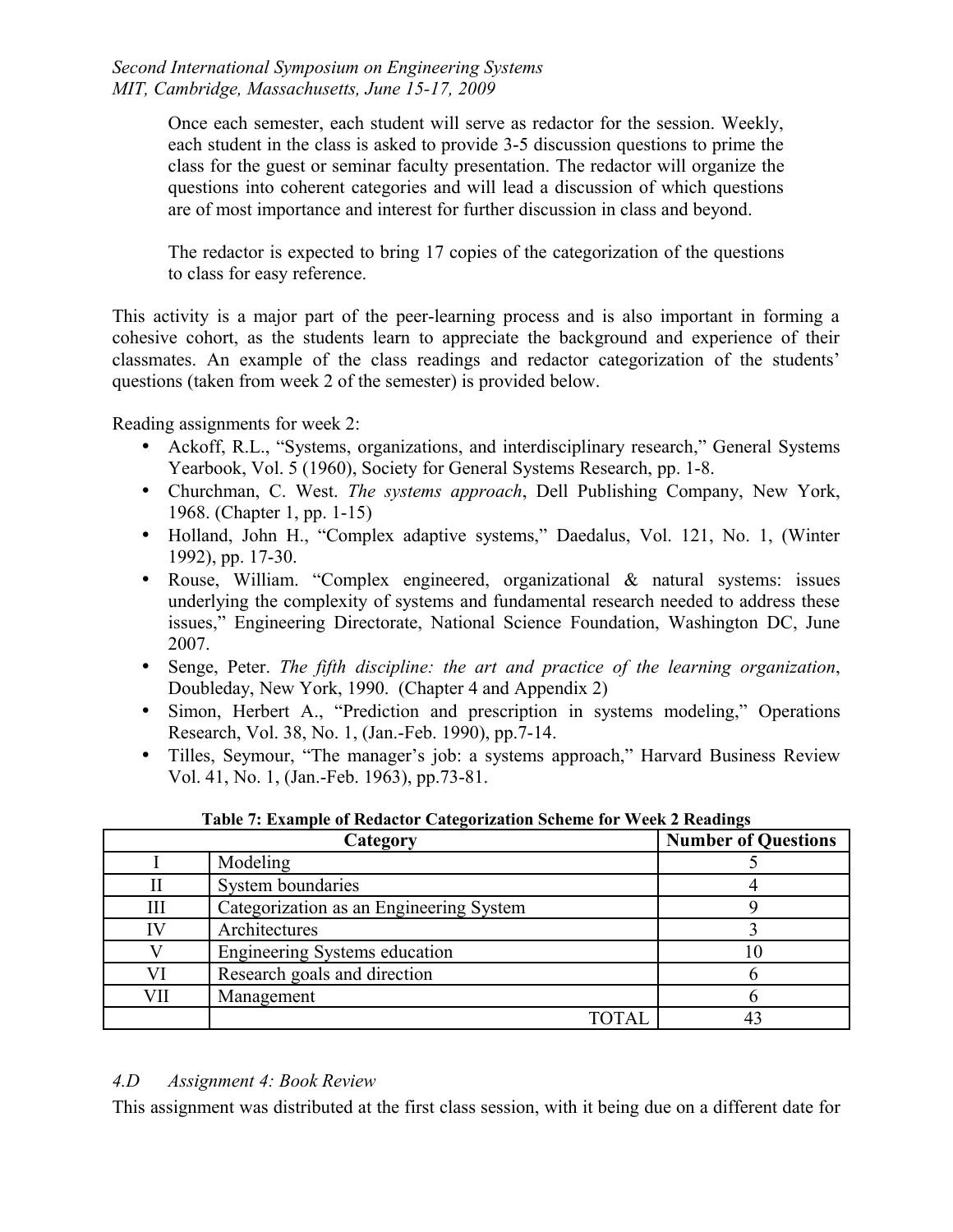each student to enable on book review being presented each week. This assignment requires a written (approximately 750 word) book review and brief class presentation. This assignment constitutes 10% of the final grade. The assignment description follows.

Once during the term, students will be expected to prepare and present brief book reviews selected from the options listed – or books independently suggested by the student. Each book review should be written in a format comparable to a published book review in a professional journal – conveying the key message of the book and providing appropriate critical analysis as well.

Note: Do not select books to review that you have already used in prior courses – the aim here is to push the frontiers of your knowledge. Also, if you are unfamiliar with writing book reviews, examine the reviews published in 2-3 leading scholarly journals. In general, a review should have an introductory paragraph with a framing thought, followed by a *very brief* summary of the book's key arguments, an evaluation of the books strengths and limitations, a placement of the book in the larger literature, and concluding comments.

The book review list for this assignment is included in the appendix.

## *4.E Assignment 5: Historical Roots Paper*

This assignment was distributed at the third session. It involves students working in groups of two to produce a paper of approximately 1000 words on the historical roots of engineering systems. It constitutes 10% of the final grade. The assignment description follows.

The field of contemporary engineering system derives from many historical roots. Some selected roots of engineering systems are given in the table below.

| <b>Author</b>  | <b>Field or concept</b>             | <b>Starting date</b><br>(approximate) |
|----------------|-------------------------------------|---------------------------------------|
| C. Shannon     | <b>Communication Theory</b>         | 1940s                                 |
| L. Bertalanffy | General Systems Theory              | 1930s                                 |
| J. Schumpeter  | Impact of Technology on the Economy | 1930                                  |
| S. Ramo        | <b>Systems Engineering</b>          | 1950s                                 |
| J. Forrester   | <b>Systems Dynamics</b>             | Late $1950s$                          |
| H. Simon       | Organizational Theory               | Early 1940s                           |
| N. Weiner      | Cybernetics and Control Theory      | 1950                                  |
| T. Shelling    | <b>Agent Based Modeling</b>         | 1960s                                 |
| P. Morse       | <b>Operations Research</b>          | 1940s                                 |
| L. Euler       | Network Analysis                    | 1776                                  |
| H. Simon       | Complexity Theory                   | 1962                                  |
| V. Hubka       | The Science of Engineering Design   | 1960s                                 |
| A. Wald        | Decision Theory                     | 1939                                  |
| E. O. Wilson   | Sociobiology                        | 1975                                  |
| R. Richta      | <b>Technological Evolution</b>      | 1960s                                 |

**Table 8: Examples of Engineering Systems Historical Roots**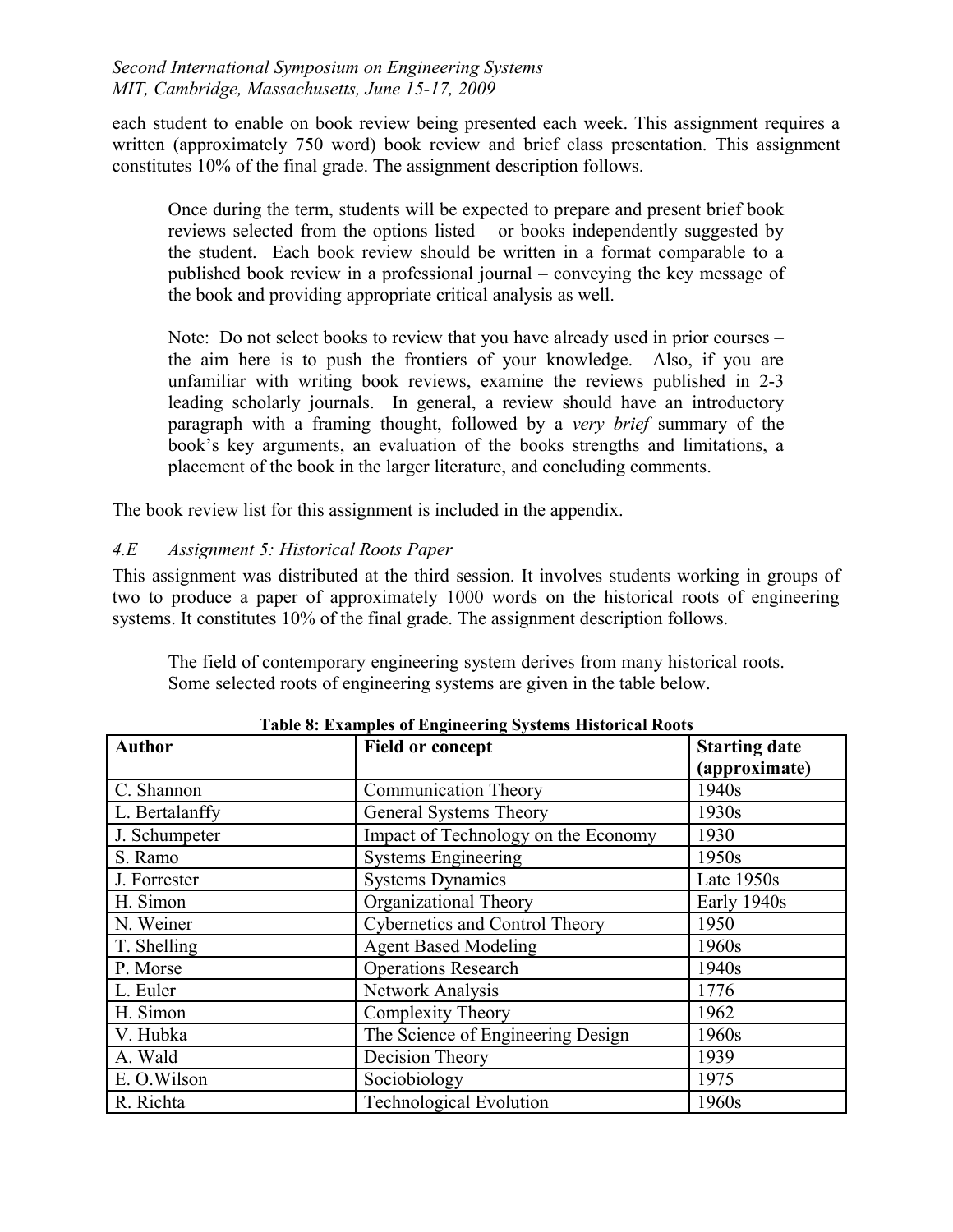From these roots (and others as well) the field of contemporary engineering systems has emerged.

One way (but far from the only way) to characterize the field of contemporary engineering systems is by considering the various methodologies that support the field now. Examples of what we might consider as methodologies for contemporary engineering systems along with key authors are given in the table below.

| $\frac{1}{2}$ $\frac{1}{2}$ $\frac{1}{2}$ $\frac{1}{2}$ $\frac{1}{2}$ $\frac{1}{2}$ $\frac{1}{2}$ $\frac{1}{2}$ $\frac{1}{2}$ $\frac{1}{2}$ $\frac{1}{2}$ $\frac{1}{2}$ $\frac{1}{2}$ $\frac{1}{2}$ $\frac{1}{2}$ $\frac{1}{2}$ $\frac{1}{2}$ $\frac{1}{2}$ $\frac{1}{2}$ $\frac{1}{2}$ $\frac{1}{2}$ $\frac{1}{2}$ |                          |  |  |
|---------------------------------------------------------------------------------------------------------------------------------------------------------------------------------------------------------------------------------------------------------------------------------------------------------------------|--------------------------|--|--|
| <b>ES Methodology</b>                                                                                                                                                                                                                                                                                               | <b>Suggested Authors</b> |  |  |
| <b>System Dynamics</b>                                                                                                                                                                                                                                                                                              | J. Sterman               |  |  |
| <b>Agent Based Modeling</b>                                                                                                                                                                                                                                                                                         | R. Axtell                |  |  |
| Benefit Cost Analysis for Project Evaluation                                                                                                                                                                                                                                                                        | T. Nas                   |  |  |
| <b>Real Options Analysis</b>                                                                                                                                                                                                                                                                                        | R. de Neufville          |  |  |
| <b>Stakeholder Analysis</b>                                                                                                                                                                                                                                                                                         | R. Freeman               |  |  |
| <b>Strategy Development</b>                                                                                                                                                                                                                                                                                         | H. Mintzburg, M. Porter  |  |  |
| Grounded Theory                                                                                                                                                                                                                                                                                                     | B. Glaser, A. Strauss    |  |  |
| Decision Making Under Uncertainty                                                                                                                                                                                                                                                                                   | R. Keeney, H. Raiffa     |  |  |
| <b>System Architecting</b>                                                                                                                                                                                                                                                                                          | E. Rechtin, M. Maier     |  |  |
| <b>Social Networks</b>                                                                                                                                                                                                                                                                                              | D. Watts                 |  |  |

**Table 9: Examples of Contemporary Engineering Systems Methodologies**

We note that some of the same terms appear in both the list of historical roots and methodologies of contemporary engineering system (eg system dynamics, agent based modeling), reflecting the evolution of these concepts. The system dynamics of today is substantially different than the technique developed by Jay Forrester a half-century ago and was likely influenced along the way by other roots.

This relationship between historical roots and current engineering systems methodologies can be approached in one of two possible ways.

The first approach is to choose one of the possible historical roots noted above (or perhaps an additional one you would like to suggest) and trace it forward to indicate its impact on the field of contemporary engineering systems as characterized by the methodologies, also noted above. So you want to identify scholarly work that built upon the root, tracing it through to today's foundation methodology. Some of the roots may impact several of the foundation methodologies.

There is an alternative way to think about the relationship between past intellectual developments and the field of contemporary engineering systems. This involves "backcasting" from where we are today to the roots. In this construction one chooses one of the methodologies of *contemporary engineering systems* and works backwards in time to ascertain from whence it came. Again, a methodology as used today may derive from several of the roots. We have defined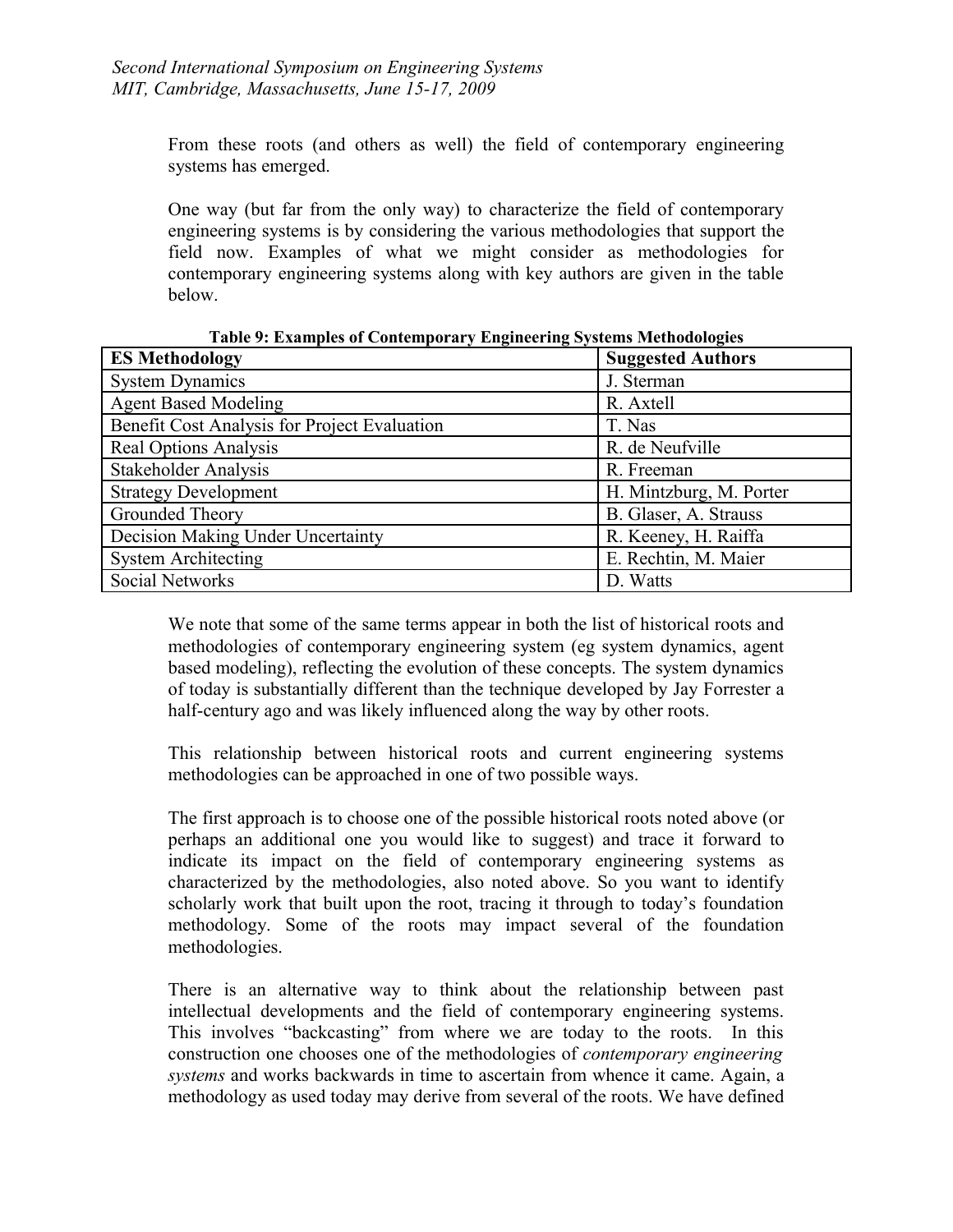each methodology as currently used by noting the work of key authors on that methodology. Again, you could suggest additional current methods or authors.

For this assignment, we ask you to work in pairs, which we have specified to create diversity in interests. Each pair will select one historical root and one methodology as currently practiced. We suggest (but don't require) that you choose a root and methodology that are related such that you expect that the root will be one you believe a priori affects your current methodology. The instructing staff will approve your root/method pair. First come, first served since we want to avoid duplication as much as possible. *And remember you are invited to propose other historical roots or current methodologies.*

It will be interesting to contrast what we learn from the two approaches—eg if a root-based analysis shows impact on a methodology, did the methodology-based analysis trace back to that root?

This assignment should involve careful historical research of the literature and result in a single jointly submitted paper that describes both the flow from historical root to current methodologies, and the flow from current methodology to historical roots. The paper should be about 12 pages, including tables and figures you may use to illustrate the interconnections in the literature. (Remember, visual thinking can be powerful) It is envisioned that the references should be extensive (30-40 might be typical).

Some approaches you should include in your paper:

- Contributors *not* listed in the historical roots table and contemporaneous scholarly responses to the work of the author we cite.
- Citation analysis to estimate the influence of various works as paths between roots and methodologies are developed.
- Influences on practice and research in various domains/contexts that are clear today.

## *4.F Assignment 6: Developing a Well-Posed Research Question*

This assignment was due on week 14 (December  $3<sup>rd</sup>$ ). It requires a paper of 750 words and constitutes 10% of the final grade. The assignment description follows.

Select a pressing problem associated with your primary area of scholarly interest, possibly building on the data that you have identified for the data sources assignment.

Write a brief memo that includes the following:

- Overarching Problem Statement motivation for the research.
- Specific Research Question posed broad enough to be relevant, narrow enough to be the subject of a rigorous 18-36 month research study that has a high probability of yielding definitive insights.
- Additional Request: Be sure to also include an example of a Research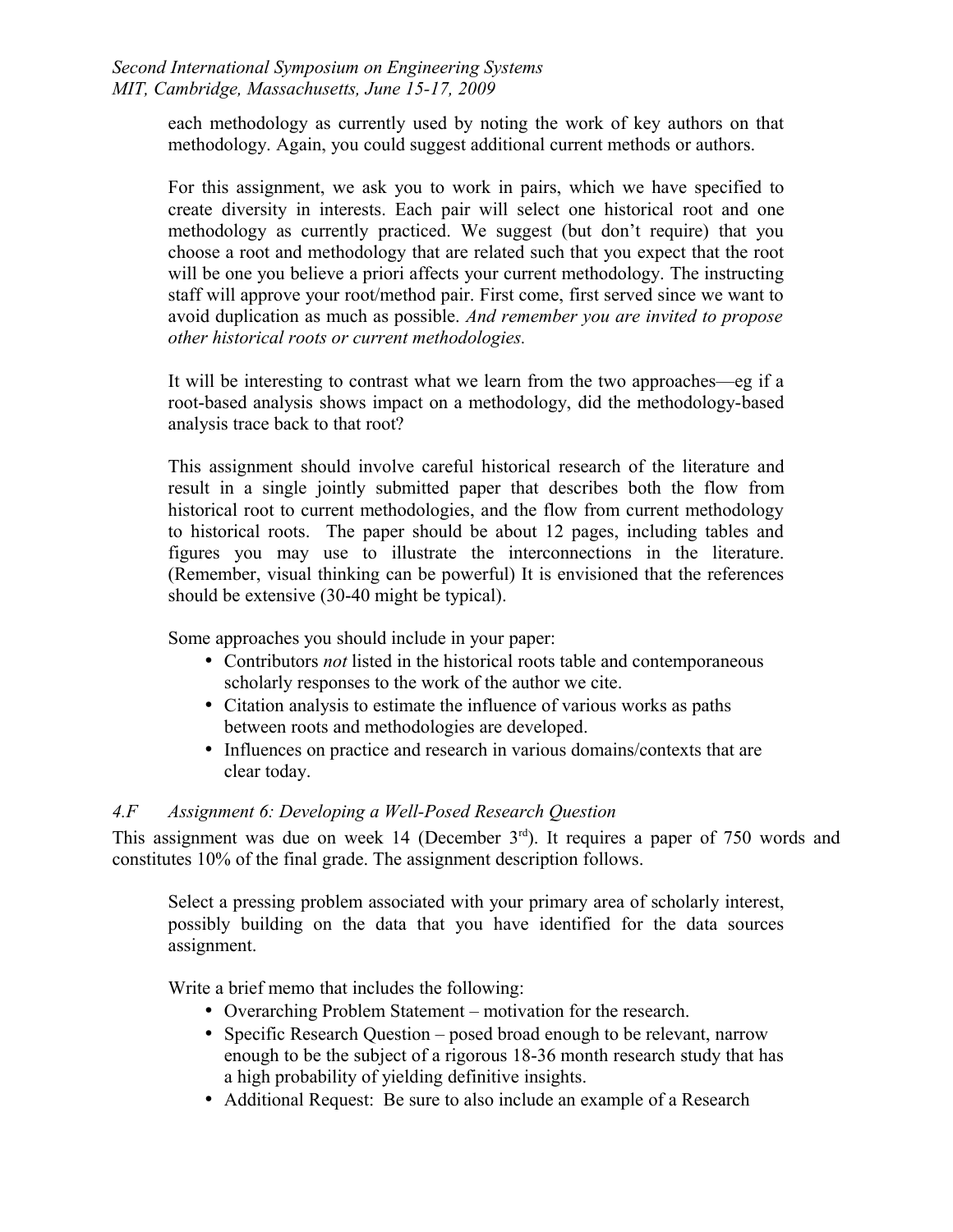Question in this same domain that is far too broad and an example of one that is far too narrow.

• Summary of Relevant Data, Tools, Methods, Models, and Design – a succinct statement on the way you will go about addressing the research question (recognizing that there is always additional learning that emerges in the research process).

Thus, the memo should have three major parts, which correspond to "What" you will study (the research question, with the overly narrow and overly broad additions), "Why" the study is important (the problem statement), and "How" you will do the research (the Data, Tools, Methods, Models, and Design). Note that the other two "Ws" – the "Who" and the "When" – are already set. The "Who" is you and the "When" is the approximate time to complete your doctoral dissertation research.

### *4.G Assignment 7: Learning Summary*

This assignment was due during the final week of the semester. It requires a paper of 750 words and constitutes 10% of the final grade. The assignment description follows.

Document 2-3 key lessons learned that represent new or important insights into Engineering Systems as a field the originated in the doctoral seminar. Also, document 2-3 key lessons learned that represent new or important insights relevant to your doctoral thesis. As an appendix, please suggest any books you have read that you believe would be valuable to add to our doctoral seminar book review list.

#### **5. Discussion**

The doctoral seminar is designed to help students make the transition toward becoming a scholar. Since there are few issues in engineering systems with simple right and wrong answers, the seminar emphasizes active learning strategies, whereby the responsibility for learning is placed on the learners. The redactor role, report from the front, and book review assignments all include an element of student-led discussion. During these discussions, the instructing staff mostly refrains from comment, only stepping in if the discussion becomes bogged down. Students have expressed the frustration of feeling somewhat like the blind leading the blind. However this open-ended engagement with the issues of engineering systems is important as students will fall back on their own experiences thereby sharing authentic lessons with the class. This dynamic is crucial to the formation of a cohesive cohort of students.

The invited guest and seminar faculty-led portions of the class typically follow the more common "expert-student" lecture and discussion model. However, students often ask more integrative questions to the expert, such as how their methodology relates to another or more broadly to the engineering systems field.

Engineering systems are, by definition, complex. As a result they may be approached and understood through numerous perspectives. Several activities, readings and faculty lectures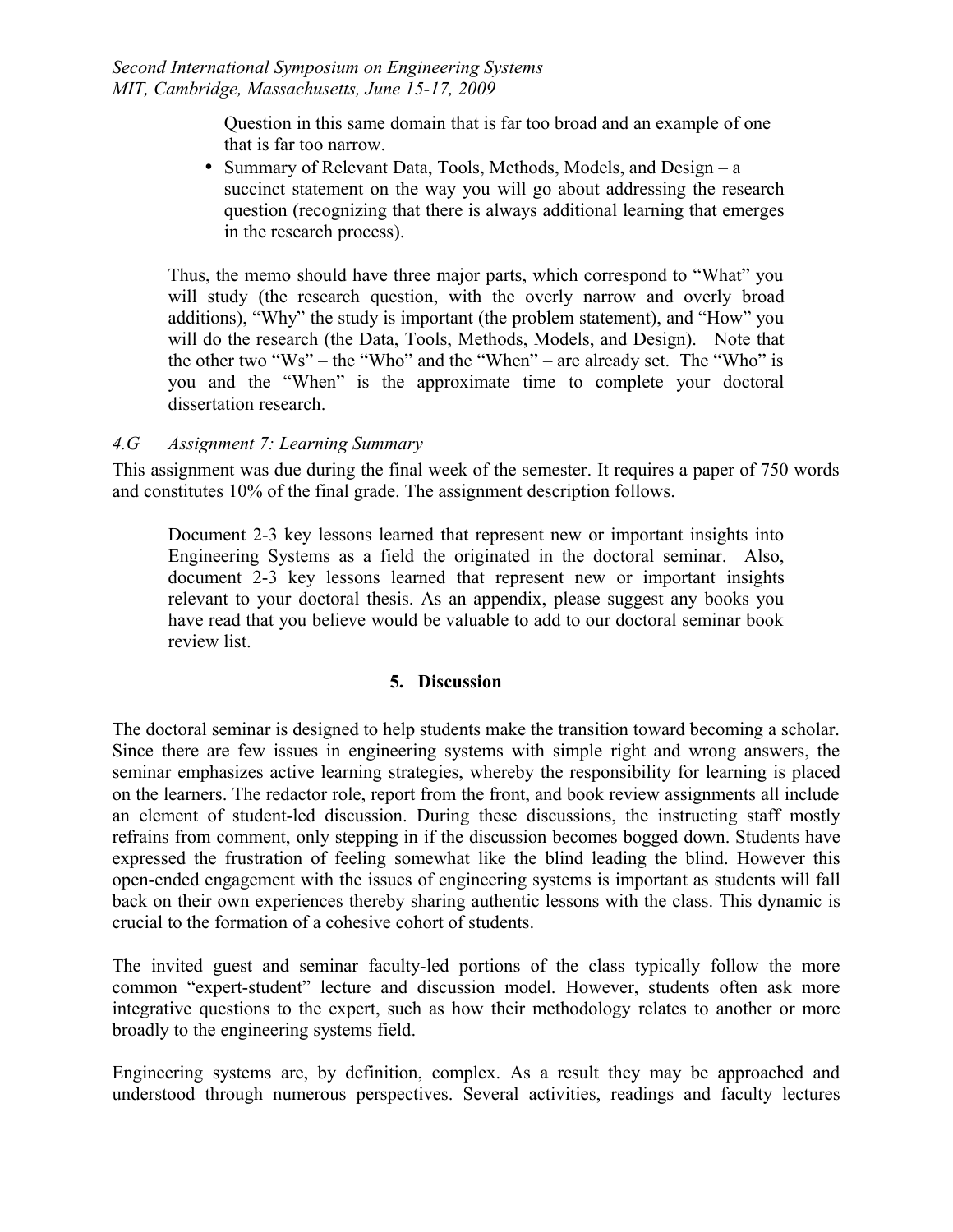emphasize the development of multi-modal thinking styles, including visual, numerical, and logical. Students are challenged to use these skills to create new and useful system representations.

Changes to the course have been made as the field evolves and as the teaching staff learns more about how to present the material. As an example, this year the historical roots assignment was added. Students and faculty alike found this assignment generated many insights. Students were assigned in pairs based on the dissimilarity of their backgrounds, but were free to choose their historical root and contemporary methodology. The pairing of the students worked well and served to make interconnections in the cohort that may not have otherwise formed. However, in view of the through and excellent work produced, perhaps its value of 10% of the final grade was too meager.

Though changes are inevitable and in many cases welcome, it is important that faculty guard against "scope creep." There will simply always be good material left out of any seminar on engineering systems.

With this limitation in mind, the seminar assignments are designed to maximize "bang for the buck" with regard to their linkage to the learning objectives. As illustrated in Table 10 below, each assignment covers several learning objectives, with one or two objectives per assignment bolded and italicized for emphasis.

| <b>Assignment Title</b>     | Deliverable                  | Learning Objectives Satisfied             |
|-----------------------------|------------------------------|-------------------------------------------|
| 1. Engineering systems data | Paper & presentation         | 1) Basic Literacy, 4) Linkages            |
| sources and representations |                              | Across Domains, 5) ES Data                |
|                             |                              | <b>Sources</b> , 6) Critical Analysis, 7) |
|                             |                              | <b>Scholarly Skills</b>                   |
| 2. Report from the front    | Presentation and facilitated | 1) Basic Literacy, 3) Inter-              |
|                             | discussion                   | disciplinary Capability, 4                |
|                             |                              | Linkages Across Domains), 5)              |
|                             |                              | ES Data Sources, 7) Scholarly             |
|                             |                              | <b>Skills</b>                             |
| 3. Redactor role            | Paper, presentation and      | 1) Basic Literacy, 3) Inter-              |
|                             | facilitated discussion       | disciplinary Capability, 4)               |
|                             |                              | Linkages Across Domains, 6)               |
|                             |                              | Critical Analysis, 7) Scholarly           |
|                             |                              | <b>Skills</b>                             |
| 4. Book review              | Paper, presentation $\&$     | 3) Inter-disciplinary Capability, 4)      |
|                             | facilitated discussion       | Linkages Across Domains, 6)               |
|                             |                              | <b>Critical Analysis, 7) Scholarly</b>    |
|                             |                              | <b>Skills</b>                             |
| 5. Engineering systems      | Paper                        | 2) Historical Roots, 4) Linkages          |
| historical roots            |                              | Across Domains, 6) Critical               |
|                             |                              | Analysis, 7) Scholarly Skills             |
| 6. Developing a well-formed | Paper                        | 3) Inter-disciplinary Capability, 4)      |

**Table 10: Mapping of Assignments to Learning Objectives**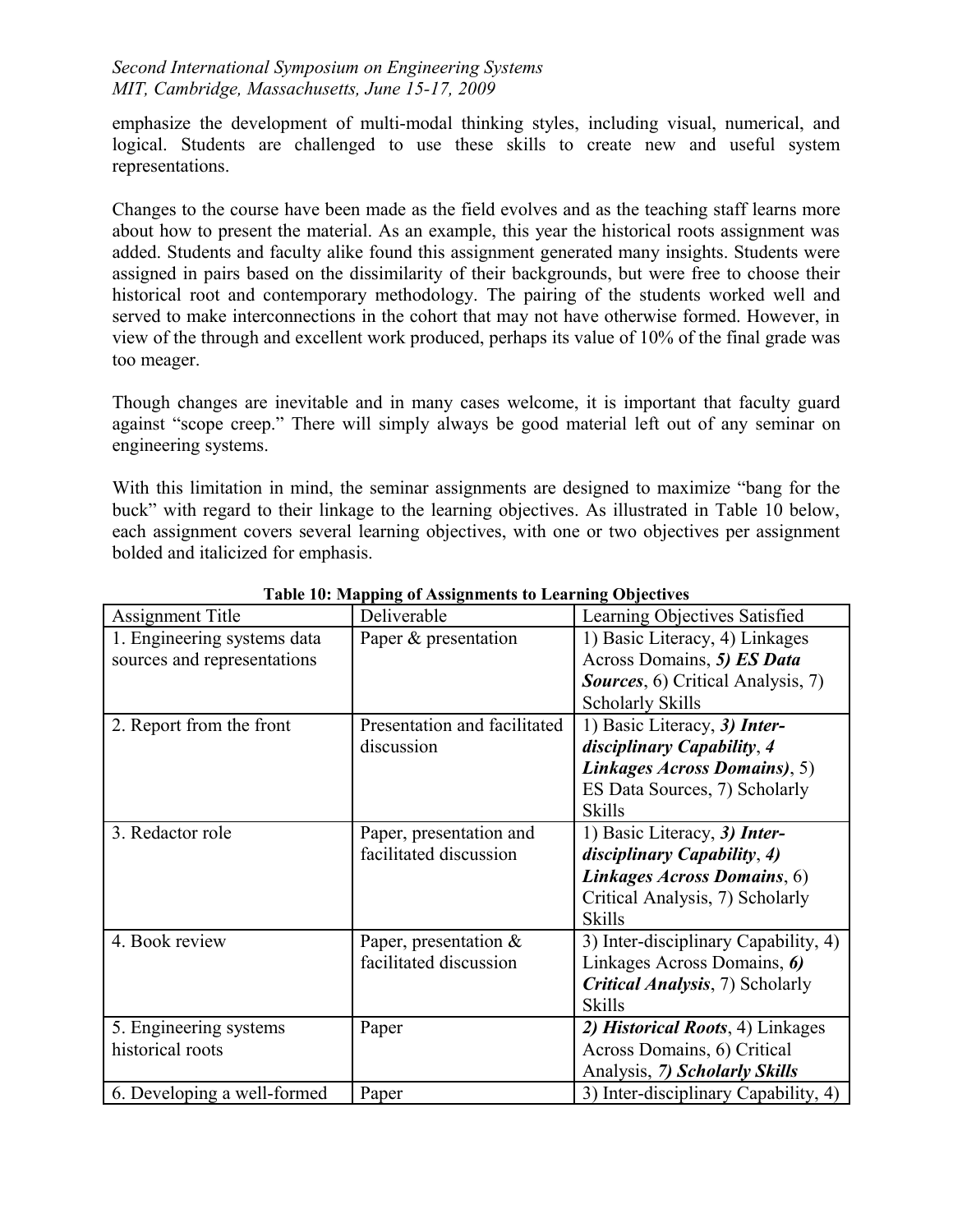| research question |       | Linkages Across Domains, 5) ES           |
|-------------------|-------|------------------------------------------|
|                   |       | Data Sources, 6) Critical                |
|                   |       | Analysis, 7) Scholarly Skills            |
| Learning summary  | Paper | <i>1) Basic Literacy</i> , 2) Historical |
|                   |       | roots, 4) Linkages Across                |
|                   |       | Domains, 6) Critical Analysis            |

### **6. Conclusion**

In general, the course is felt to be valuable by participating students and faculty (including the invited guests). The students connect themes throughout the course and it is easily noticed by the faculty (but not necessarily by the students) that the level of discussion in the redactor sessions grows in understanding throughout the term.

At the end of the semester, the seminar instructors meet with each student for approximately one half hour to give the student their final grade and, more importantly, candid feedback on the student's strengths and weaknesses, presented as constructive criticism. Students are asked about their future plans and for their feedback as to how the seminar could have been better structured to contribute to their future professional trajectory. These sessions are designed to be a learning experience for all concerned. This feedback, in conjunction with the standard MIT course evaluation forms, provides input for the continuous improvement of the doctoral seminar. It is certainly the intent of the teaching staff to implement improvements each year.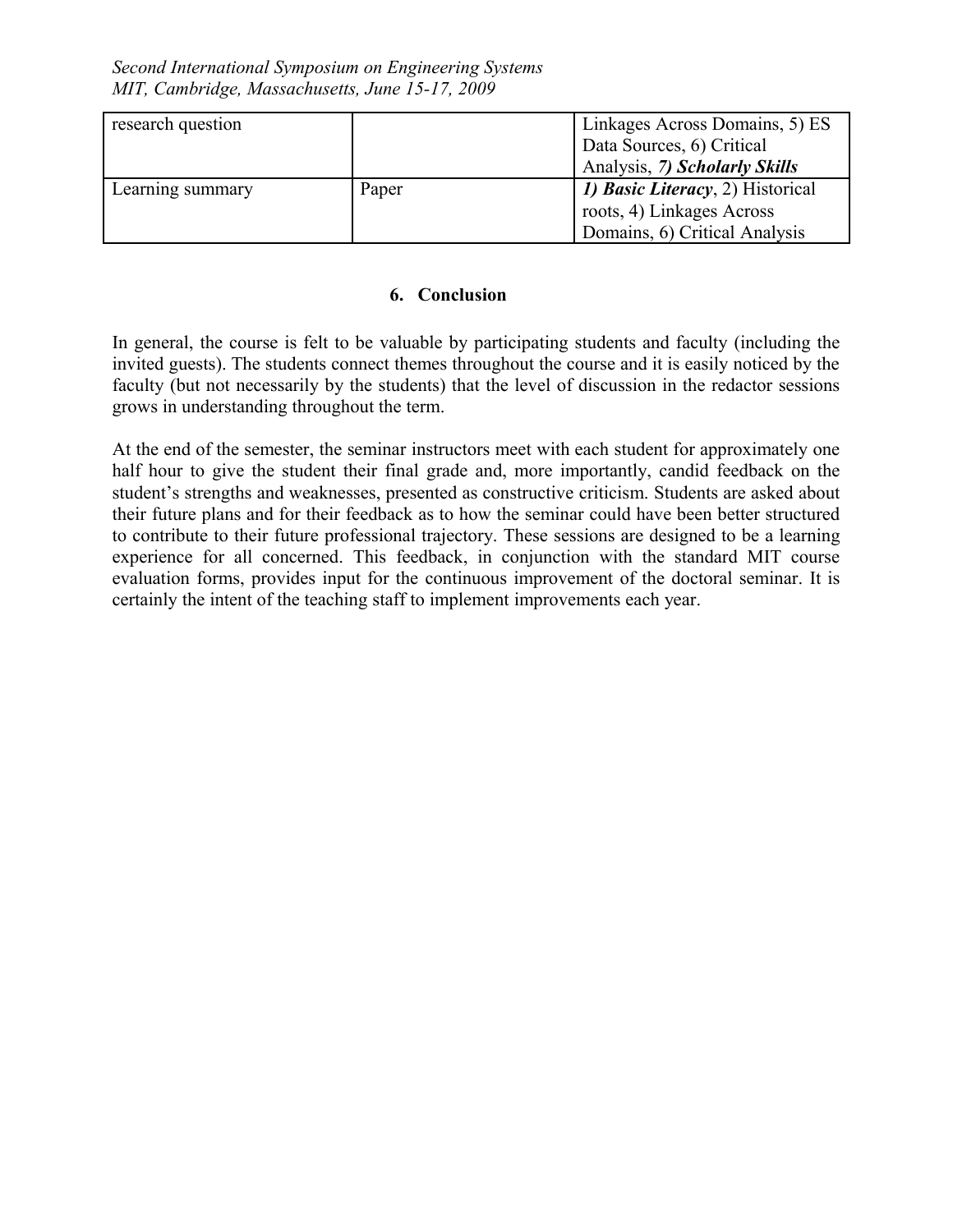# **7. Appendix: Doctoral Seminar Book Review List**

This categorized list of books was provided to students for their book review. Books actually selected for the 2008 class are indicated with an asterisk. Though an effort was made to span a broad area of intellectual inquiry relevant to engineering systems, it is by no means intended to be a complete list (and was in fact far reduced from the instructing staff's initial set). Students are given an opportunity to suggest new books to be a part of this list at the end of the semester.

Agent-based Modeling

• \*Schelling, T. C. (2006). Micromotives and macrobehavior. New York, Norton. Complexity/Chaos/Emergence

- \*Holland, J. H. (1995). Hidden order: how adaptation builds complexity. Reading, Mass., Addison-Wesley.
- Wilson, E. O. (1975). Sociobiology: the new synthesis. Cambridge, Mass., Belknap Press of Harvard University Press.

Decision Making

- \*Allison, G. T. and P. Zelikow (1999). Essence of decision: explaining the Cuban Missile Crisis. New York, Longman.
- \*Gawande, A. (2002). Complications: a surgeon's notes on an imperfect science. New York, Metropolitan Books.
- Klein, G. A. (1999). Sources of power: how people make decisions. Cambridge, Mass., MIT Press.
- March, J. G. and C. Heath (1994). A primer on decision making: how decisions happen. New York, Toronto, New York, Free Press; Maxwell Macmillan Canada; Maxwell Macmillan International.

Design

- Schön, D. A. (1991). The reflective practitioner: how professionals think in action. Aldershot [England], Arena.
- Vincenti, W. G. (1990). What engineers know and how they know it: analytical studies from aeronautical history. Baltimore, Johns Hopkins University Press.

Economics and Technological Progress

- \* Fogel, R. W. (2004). The escape from hunger and premature death, 1700-2100: Europe, America, and the Third World. Cambridge; New York, Cambridge University Press.
- \*Mokyr, J. (2002). The gifts of Athena: historical origins of the knowledge economy. Princeton, N.J., Princeton University Press.

# Ethics/ Values

- \*Ackerman, F. and L. Heinzerling (2004). Priceless: on knowing the price of everything and the value of nothing. New York, New Press: Distributed by W.W. Norton.
- Rees, Martin. "Our Final Hour: A Scientist's Warning: How Terror, Error, and Environmental Disaster Threaten Humankind's Future in this Century – On Earth and Beyond"
- Sen, A. K. (1987). On ethics and economics. Oxford [Oxfordshire]; New York, NY,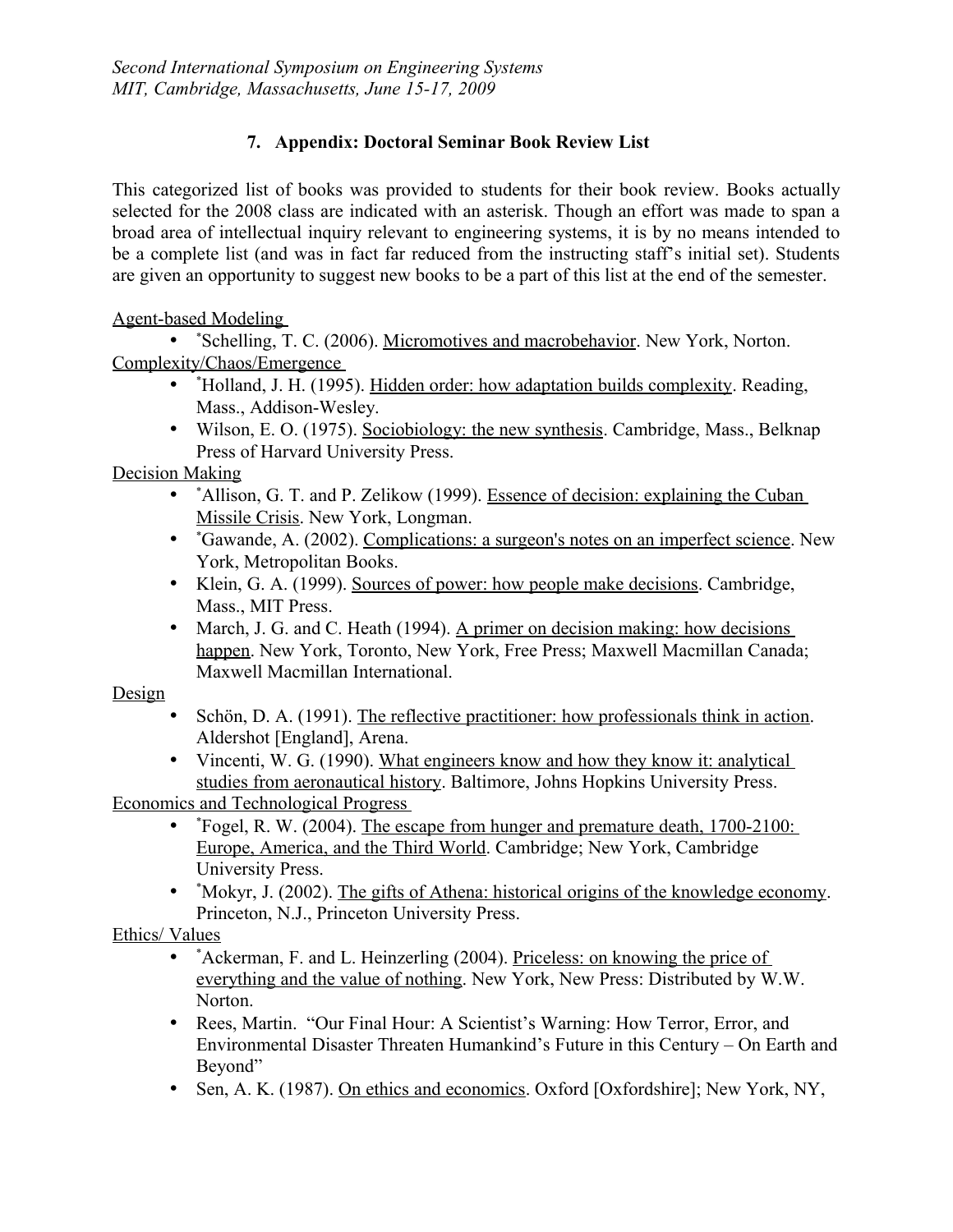USA, B. Blackwell.

• \* Singer, P. (1995). Rethinking life & death: the collapse of our traditional ethics. New York, St. Martin's Press.

# **History**

- \* Hughes, T. P. (2000). Rescuing Prometheus. New York, Vintage Books.
- \* Mindell, D. A. (2008). Digital Apollo: human and machine in spaceflight. Cambridge, MA, The MIT Press.

# Leadership

• Nye, J. S. (2008). The powers to lead. Oxford; New York, Oxford University Press. Lean Concepts

• \*Womack, J. P., D. T. Jones, et al. (1990). The machine that changed the world: based on the Massachusetts Institute of Technology 5-million dollar 5-year study on the future of the automobile. New York, Rawson Associates.

Management Thinking

- Drucker, P. F. (1964). Managing for results; economic tasks and risk-taking decisions. New York, Harper & Row.
- Freeman, R. E. (1984). Strategic management: a stakeholder approach. Boston, Pitman.
- Handy, C. B. (1989). The age of unreason. Boston, Mass., Harvard Business School Press.
- Micklethwait, J. and A. Wooldridge (1996). The witch doctors: making sense of the management gurus. New York, Times Books.

Modes of Thought

- Gardner, H. (2006). Five minds for the future. Boston, Mass., Harvard Business School Press.
- Wilson, E. O. (1998). Consilience: the unity of knowledge. New York, Knopf: Distributed by Random House.

The Nature of Research and Science

- Feynman, R. P. (1965). The character of physical law. Cambridge, M.I.T. Press.
- Polanyi, M. (1958). Personal knowledge; towards a post-critical philosophy. Chicago, University of Chicago Press.

# Networks

• Watts, D. J. (2003). Six degrees: the science of a connected age. New York, W.W. Norton.

Organizations/ Human Behavior

- Gigerenzer, G., P. M. Todd, et al. (1999). Simple heuristics that make us smart. New York, Oxford University Press.
- Handy, C. B. (1976). Understanding organizations. Harmondsworth; Baltimore [etc.], Penguin Books.
- McGregor, D. and J. Cutcher-Gershenfeld (2006). The human side of enterprise. New York, McGraw-Hill.
- Pinker, S. (2002). The blank slate: the modern denial of human nature. New York, Viking.
- Surowiecki, J. (2004). The wisdom of crowds: why the many are smarter than the few and how collective wisdom shapes business, economies, societies, and nations. New